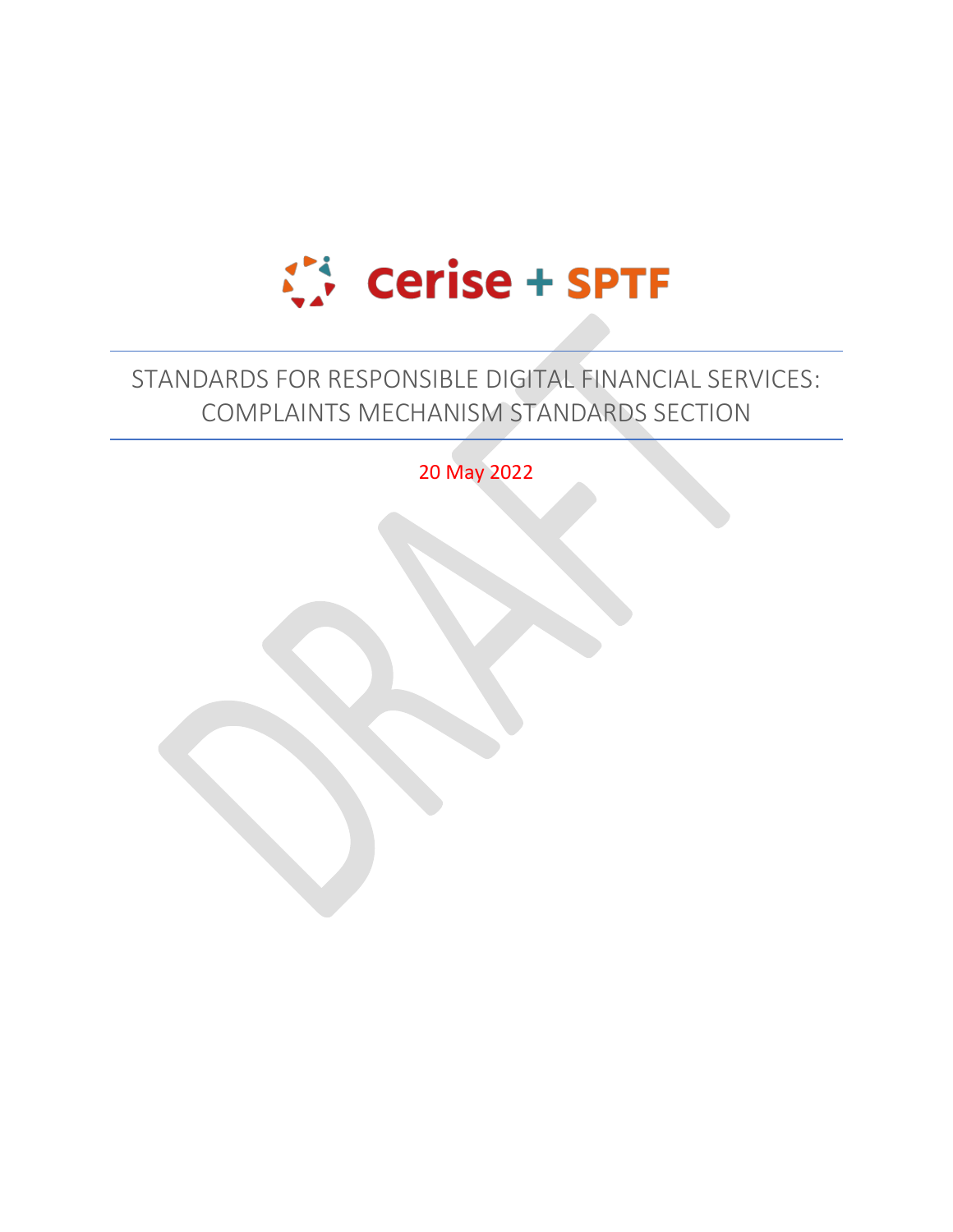

## **CERISE + SPTF Draft Standards: Complaints Mechanism**

*(as of 20 May 2022)*

### **Standards for Complaints Mechanism**

- 1. Take responsibility to resolve a customer complaint even when it relates to an issue that the partner organization must correct.
- 2. At the outset of a partnership, establish who will be your point of contact within the partner organization, to help you resolve complaints by your own customers, but that are related to services provided by the partner.
- 3. Encourage your customers to come to you with complaints about partners.
- 4. Train customer service employees on how your partner's complaints mechanism works.
- 5. Train customer service employees on how to respond to customers who voice complaints related to services offered by a partner.
- 6. Train agents on how to respond to complaints.
- 7. Train/encourage agents to use your complaints mechanism.
- 8. Equip the complaints mechanism to register complaints by agents.
- 9. Analyze complaints data for the following information:
	- i. to see if certain segments of customers are underrepresented among the customers who complain
	- ii. to see if certain issues are underrepresented among the types of complaints
- 10. Research why some customers do not file complaints even when they have reason to complain, and address obstacles that prevent customers from complaining.
- 11. Proactively survey a sample of customers to ask if they have complaints.
- 12. Monitor social media to see if customers are complaining about your services, and respond as needed.
- 13. Do weekly trend analysis on the types of complaints you receive.

#### Guidance on complaints: concepts, examples of real practice, and questions to address **Concepts**

- $\bullet$  A guiding principle is that it is the FSP's responsibility to help its customers get resolution for their complaints, even when the source of the problem is something over which the FSP has no control. Customers cannot be expected to know which partnerships an FSP has established, much less who is in charge of what.
- When training customer service employees on how to respond to complaints about something a partner controls, the response cannot be passive, such as "call  $X$  phone number to reach Partner Org's complaints service," but must be active in helping the customer achieve resolution. Tip: Write a script for call center or customer service staff employees for the top 3-5 most common issues, with advice on how best to handle it.
- Agents are going to receive complaints even if that is not one of the official complaint channels. Some customers prefer to complain to agents.
- Be aware that not everyone who has a complaint files one.